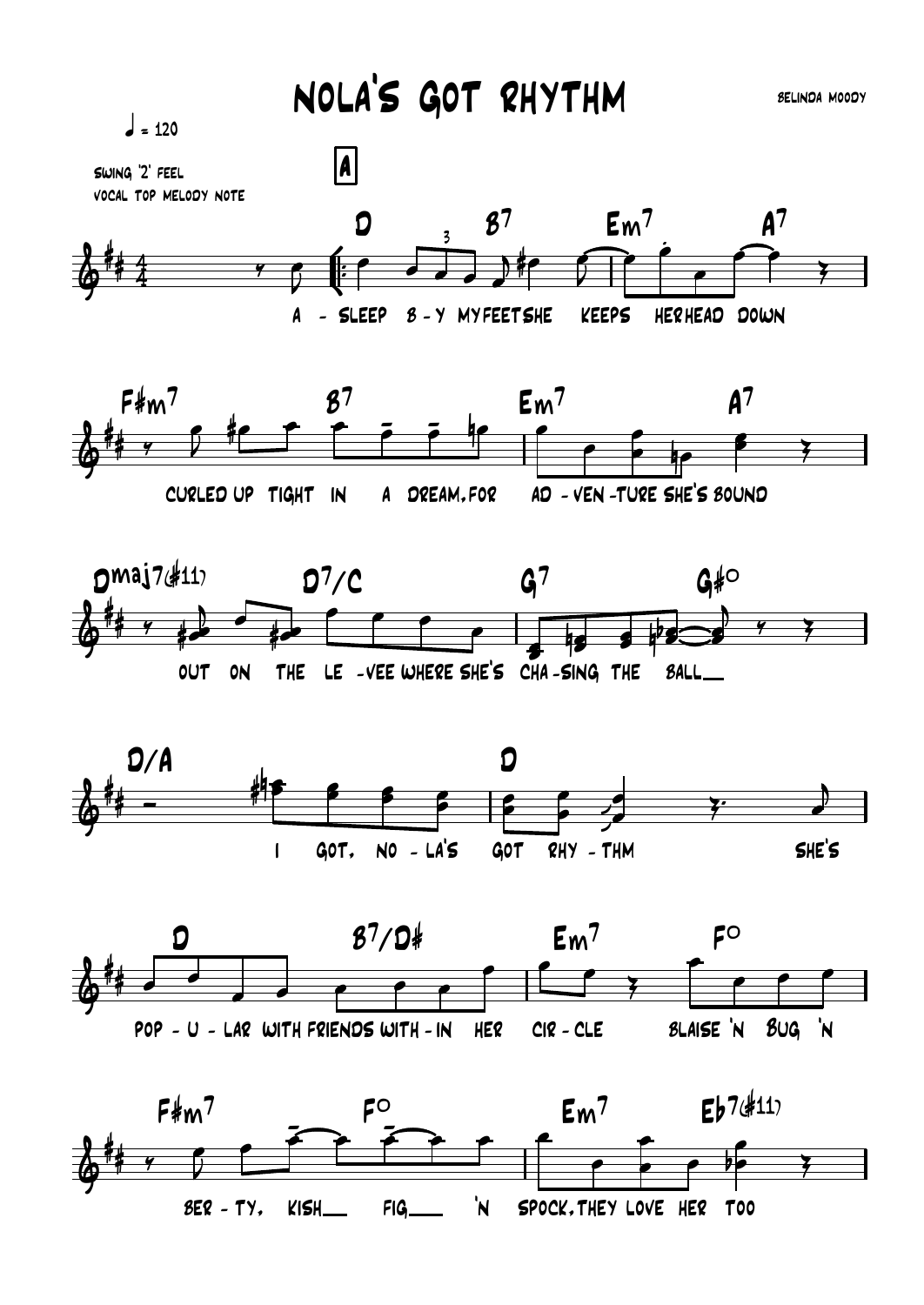

YOU CAN COUNT ON HER SURE-LY  $IN - TER - NAL$ CLOCK\_